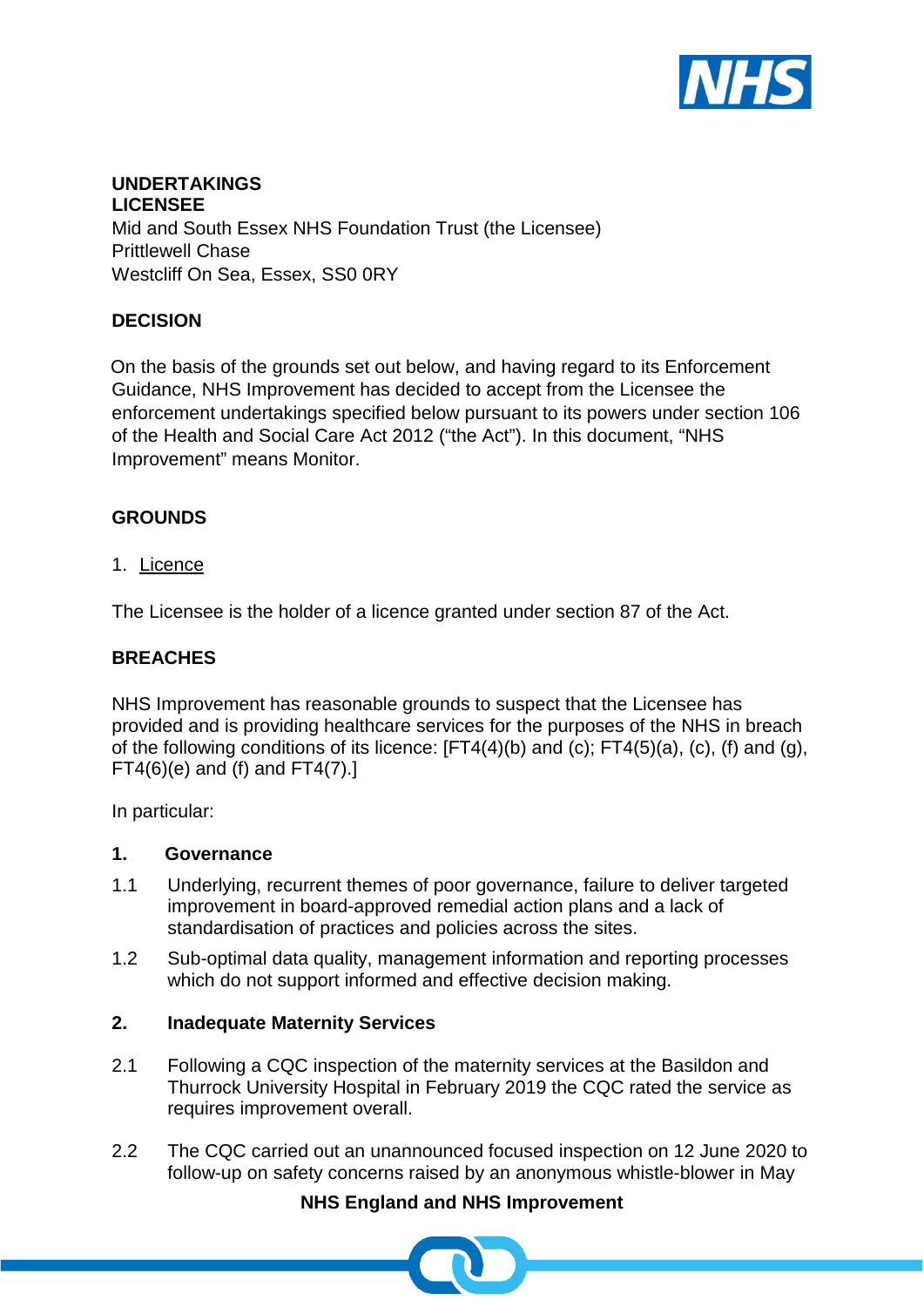2020 and safety concerns from a cluster of six serious incidents where babies were born in poor condition and were subsequently transferred out for cooling therapy during March and April 2020. The inspection did not include all of CQC's key lines of enquiry (KLOEs). Following this inspection, the maternity service was rated inadequate overall with the safe, effective and well-led domains rated as inadequate.

- 2.3 The CQC issued a Section 29a warning notice which has since been superseded by Section 64 and Section 31 conditions.
- 2.4 Data quality has been a recurring issue and following inspection the CQC requested supporting data from the Trust. The CQC were not able to analyse trends on the unvalidated data provided. The need to strengthen reporting and data quality is a recognised risk that the Trust is mitigating.

#### **3. Harm Review Process**

- 3.1 Historic inconsistences in the implementation of the harm review process across the three sites impeded by increasing volumes of patients experiencing delayed treatment.
- 3.2 Lack of assurance that a robust harm review process is in place across the three sites. Insufficient evidence that outputs (levels of harm) are recorded, that there is adherence to duty of candour and that learning is actioned, shared and embedded in practice.

#### **4. Delayed diagnosis and treatment of cancer patients**

- 4.1 The Trust has a high number of patients waiting over 104 days for treatment. There is greater potential for harm and poorer patient outcomes when treatment is delayed.
- 4.2 Harm has been reported due to delayed diagnosis and treatment and there is a concern relating to a lack of transparency in relation to both waiting times and the number of patients waiting.
- 4.3 There is a concern that the harm review process for delayed patients is not sufficiently robust.
- 4.4 Specialised Commissioning has expressed significant concerns in relation to cancer services for urology, skin and chemotherapy and an ongoing failure to provide sufficient assurance in relation to: the outcome of Cancer harm reviews and the SI process, waiting times, progression of the chemotherapy action plan, and, the management of risk. and greater potential for harm/poor outcomes due to delays.

#### **5. Elective Backlog Growth**

5.1 The Trust has a significant number of the longest waiting patients regionally and nationally and this has been exacerbated by COVID-19. The link to potential for harm due to delayed treatment and the additional Harm Review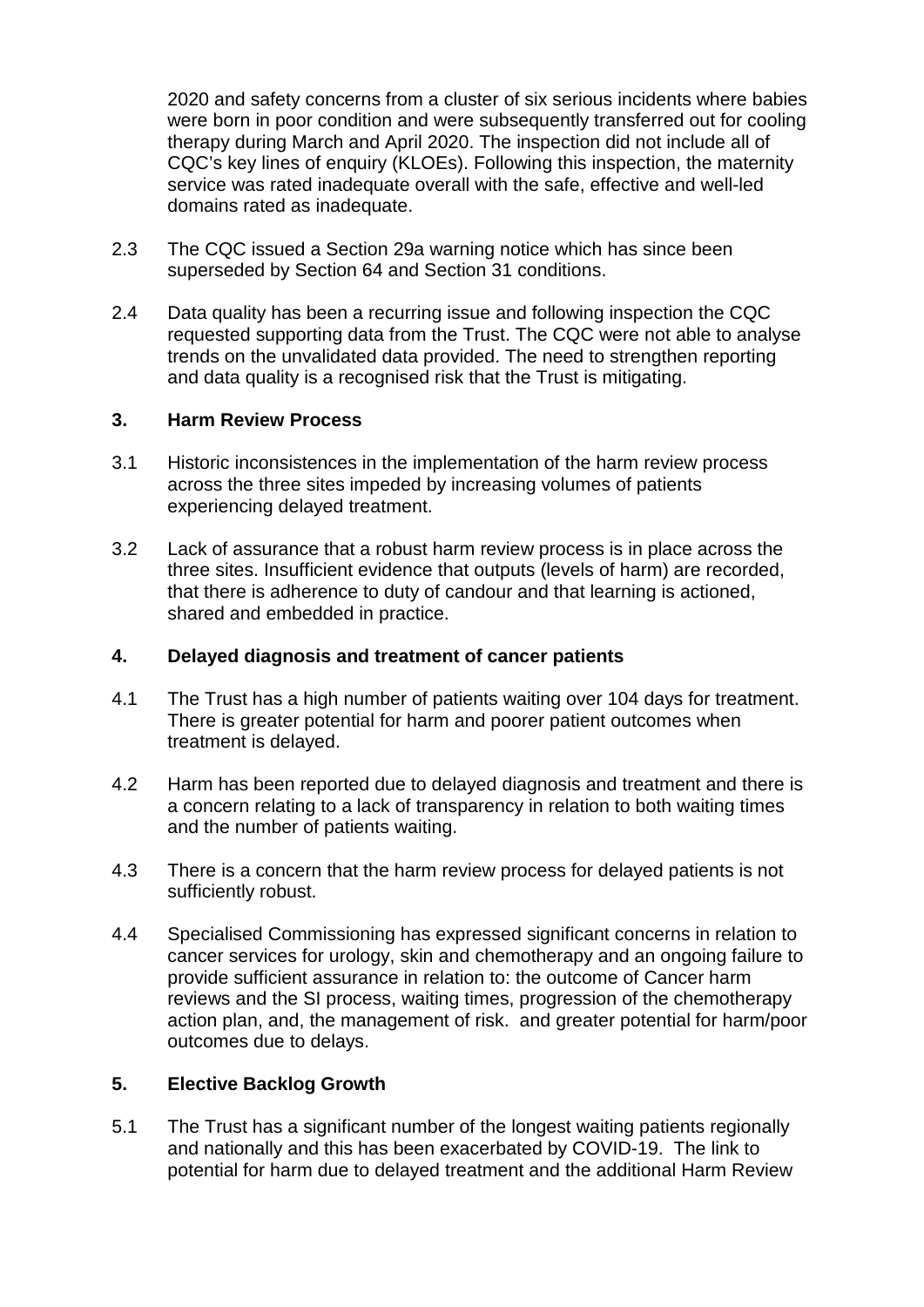process pressure this backlog creates has already been stated and links to the grounds for the Harm Review undertaking above.

#### Appropriateness of Undertaking

In considering the appropriateness of accepting in this case the undertakings set out below, NHS Improvement has taken into account the matters set out in its Enforcement Guidance.

## **UNDERTAKINGS**

Working collaboratively with the trust NHS Improvement has agreed to accept and the Licensee has agreed to give the following undertakings, pursuant to section 106 of the Act:

### 1. **Governance**

- 1.1 The trust will procure external support to develop the internal governance structures and processes of the combined trust to secure 'Ward to Board' line of sight supported by accurate, repeatable and timely reporting and management information.
- 1.2 The scope of this review and the provider will be agreed with NHSEI and Commissioners but will include a strengthening of the Quality Governance Framework (focus on Maternity Services specifically).
- 1.3 The focused governance structure and process review will complete at the end of January 2021.
- 1.4 The trust Board will respond to the recommendations of the review and agree appropriate, delivery milestones against which progress will be monitored via both the Board and the System Oversight and Assurance Group. The expectation is that the trust will seek to progress all recommendations in Q4 and finalise/embed in practice during Q1 2021.
- 1.5 At the same time the trust will procure a second and broader external review of Board governance focusing on the domains within the well-led framework by the end of Q1 2021/22.
- 1.6 The trust Board will implement the recommendations of the external review (part 2 well-led review) and deliver against appropriate, subsequent, Board approved milestones.

#### 2. **Maternity Services**

2.1 Produce and deliver an updated Maternity Improvement Plan (MIP) with appropriate KPIs (which responds to the Section 29a warning notice and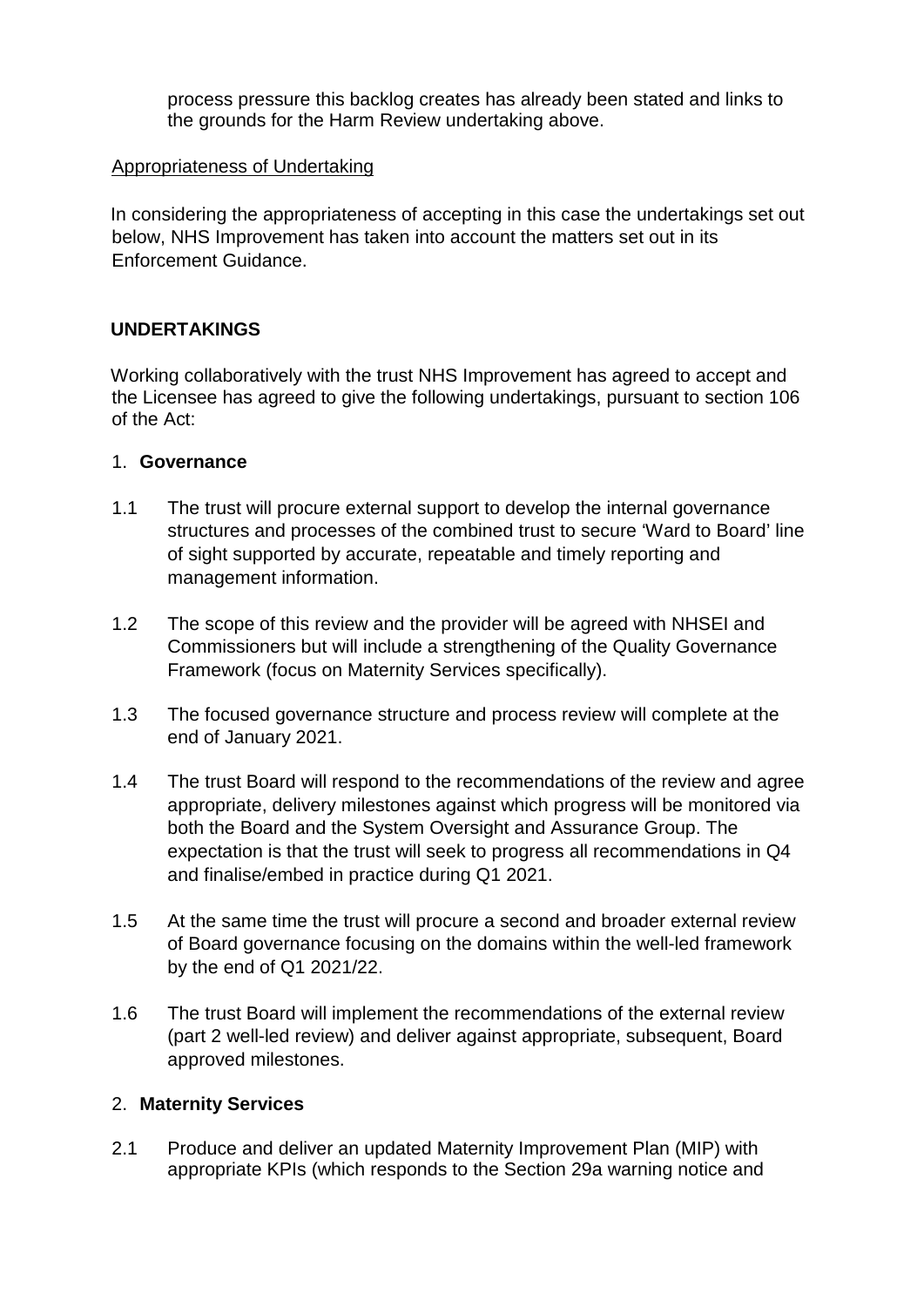Section 31 conditions) as part of an integrated Quality Improvement Plan that brings together the various Quality improvements targeted. The updated MIP will be produced by 30 November 2020 and be approved by key stakeholders and the Trust Board prior to submission to the CQC.

- 2.2 The MIP will be subsequently updated to reflect the recommendations and outputs of the following forthcoming areas of work:
	- 2.2.1 National Maternity Safety Advisor Maternity Services Review. The timescale for this is dependent on the national team's availability. Once completed NHSEI and Commissioners will work with the Trust to agree a reasonable timeframe to take the recommended action(s).
	- 2.2.2 Maternity leadership capacity and capability review timing to be agreed with NHSEI regional Clinical Quality colleagues with a view to completing as far as possible by end Q4. Review scope and milestones to be shared with SOAG for approval.
	- 2.2.3 Workforce and staffing review as part of Birthrate Plus to be completed by end Q4 2020/21.
	- 2.2.4 Demonstrate compliance with the Maternity Incentive Scheme '10 Maternity Safety Actions' – by end Q4 2020/21.
	- 2.2.5 Work with the Nursing Midwifery Council and General Medical Council to co-produce and implement a, "Culture and OD improvement plan" which addresses the cultural and professional behaviours highlighted in the August 2020 CQC report. A responsive plan will be in place, and implementation in train, by end December 2020.
- 2.3 The Trust will share with NHSEI, within 5 working days of receipt or production, any reports and subsequent action plans arising from the HSIB investigations and other arm's length bodies inspections or investigations.

#### 3. **Harm Review**

- 3.1 The trust will ensure that 100% of harm reviews for cancer >62-day breaches are complete by February 2021 and agree with NHSEI a plan and associated timescale to complete harm reviews for all RTT >52ww breaches.
	- 3.1.1 Prioritisation to be agreed with Commissioners.
	- 3.1.2 The trust Board and Commissioners will be assured of the robustness of the process; outputs (level of harm is recorded), duty of candour is adhered to, clear evidence that the outputs of the review are learned from, actioned, and learning is embedded in practice.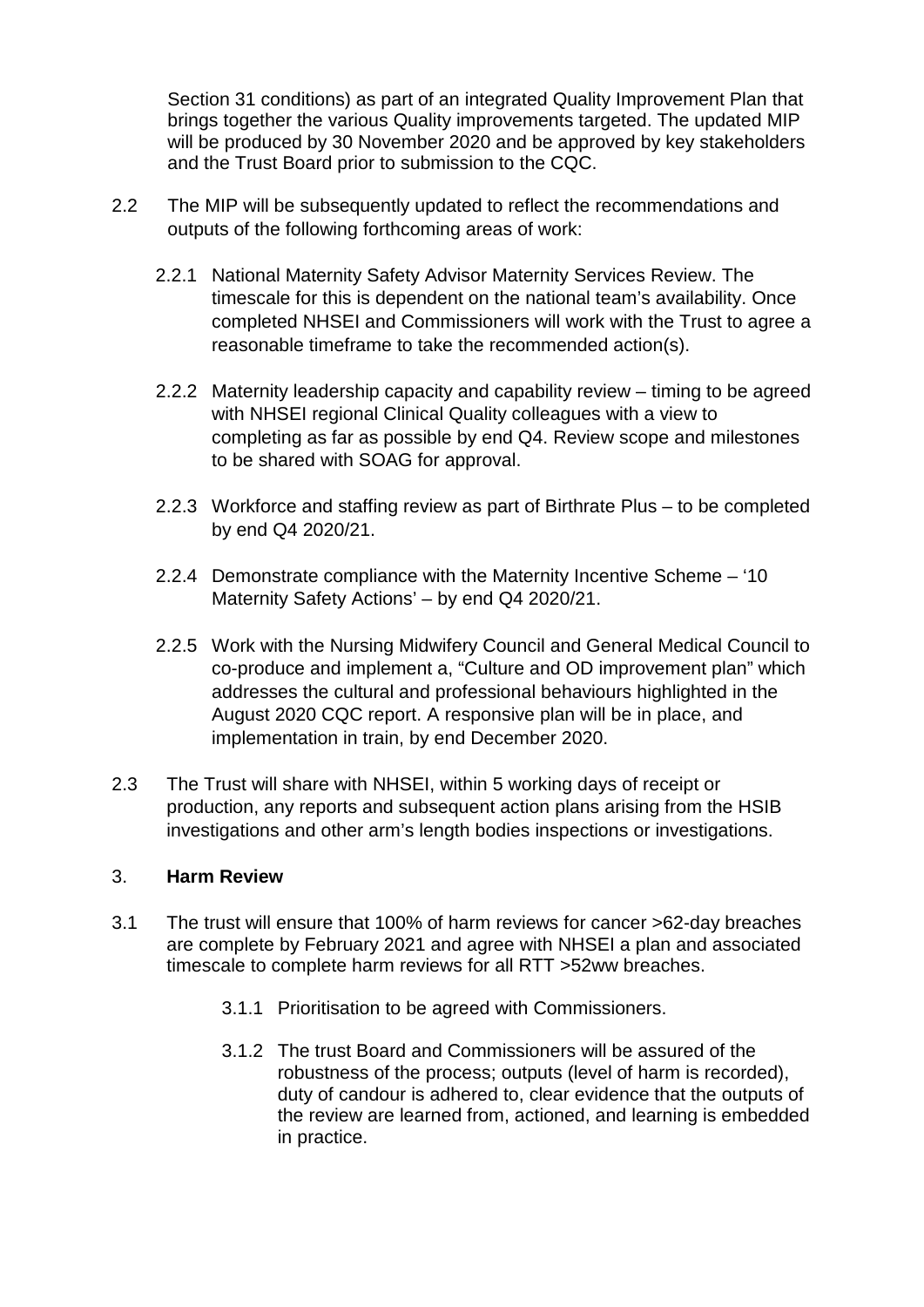3.2 A SOAG-approved, risk stratified, plan for >52ww harm reviews to be agreed with NHSEI and Commissioners (and be 'live') by end Q3 2020/21 which the trust will then deliver in line with plan milestones.

# 4. **Delayed Diagnosis and Treatment of Cancer Patients**

- 4.1 The trust will deliver the Cancer Improvement Plan agreed between the trust, system, Cancer Alliance, and Specialised Commissioning within agreed timescales (delivery of plan milestones).
- 4.2 The trust will evidence that it has addressed, or has robust plans in place to address, the recommendations of the Royal College of Surgeons review of urological cancers (scheduled for November 2020).

# 5. **Elective Backlog Growth**

- 5.1 The trust will take all reasonable steps to reduce the >52ww backlog and the overall elective backlog. To this end, a maximum March 2021 overall backlog position has been agreed that will be supported by underpinning specialty level improvement trajectories.
- 5.2 Delivery of this trajectory will be overseen by the System Oversight and Assurance Group (SOAG), who will have the authority to amend the requirement on an evidence basis, where it is clear that underpinning assumptions have moved (both positively and negatively). The Trust will be committed to reducing below this threshold as far as possible.
	- 5.2.1 A maximum of 6900 >52ww by end March 2021.
- 5.3 The trust will submit a board approved improvement trajectory during Q4 2020/21, that sets out how the totality of the >52ww backlog will be eradicated during 2021/22. This trajectory will be predicated on defined modelling variables, to be formally agreed by SOAG during January 2021, and confirmation of the required levels of resourcing in 2021/22 planning guidance. The Trust will demonstrate month on month reductions in the >52ww backlog during Q1.

## 6. **General**

- 6.1 The Trust work with system partners to ensure sufficient programme management and governance arrangements to enable delivery of these undertakings.
- 6.2 Such programme management and governance arrangements must enable the Board and system to: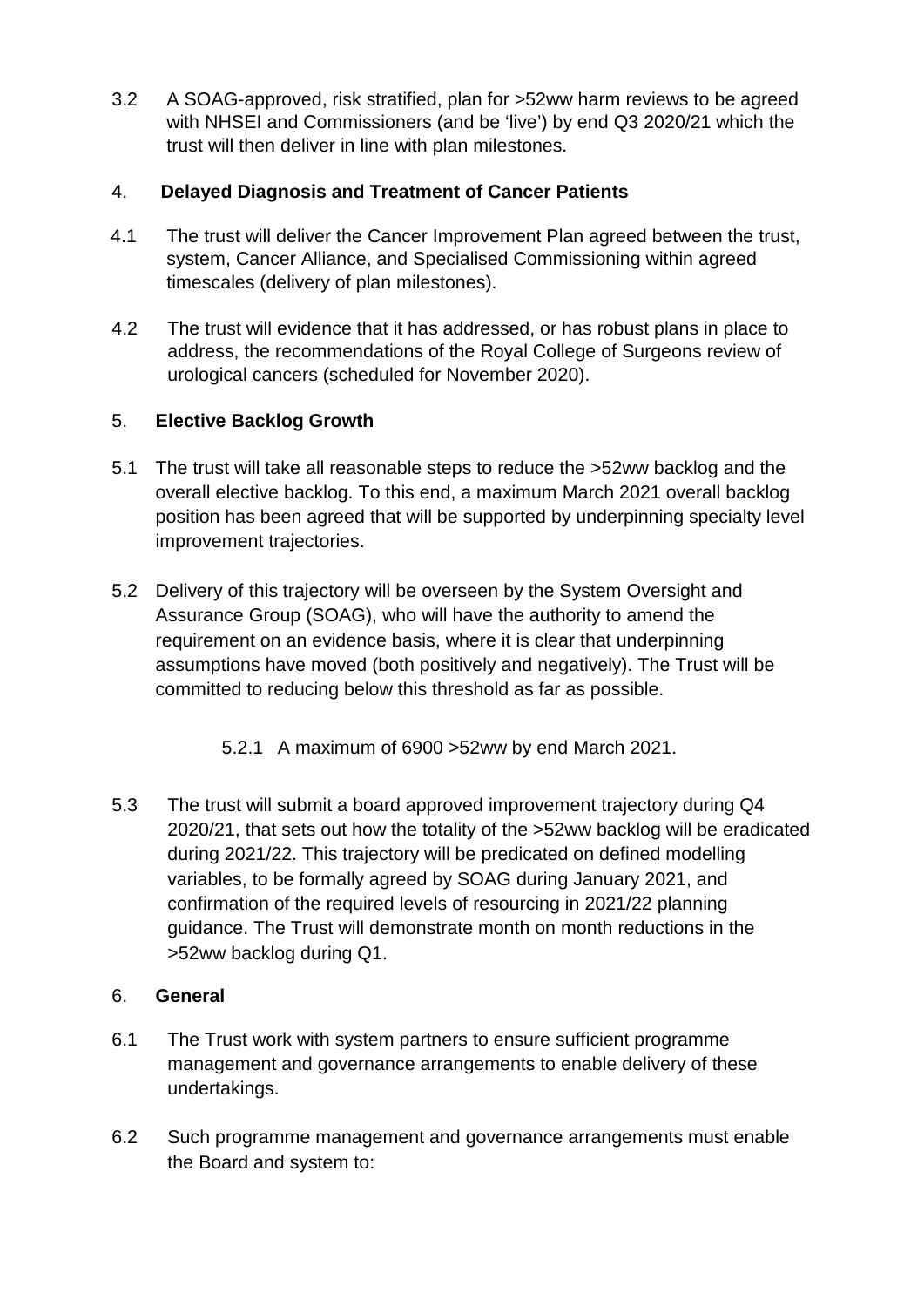- 6.2.1 obtain clear oversight over the process in delivering these undertakings;
- 6.2.2 obtain an understanding of the risks to the successful achievement of the plans to meeting all other commitment in these undertakings and ensure appropriate mitigation; and
- 6.2.3 hold individuals to account for the delivery of the undertakings.
- 6.3 The Trust will continue to provide NHSEI direct access to its meetings, advisors, programme leads and the Trust Board members as needed in relation to the matters covered by these undertakings.
- 6.4 The Trust will continue to attend meetings or, if NHSEI stipulates, conference calls, at such times and places, and with such attendees, as may be required by NHSEI; and provide reports in relation to the matters covered by these undertakings as NHSEI may require.
- 6.5 Where matters are identified which materially affect the Trust's ability to meet the requirements within these undertakings, whether or not identified by the Trust, the Trust will:
	- 6.5.1 Notify the system and NHSEI as soon as practicable; and
	- 6.5.2 Work with the system to update and resubmit relevant plans for agreement by NHSEI within a timeframe to be agreed with NHSEI.

The undertakings set out above are without prejudice to the requirement on the Licensee to ensure that it is compliant with all the conditions of its licence, including any additional licence condition imposed under section 111 of the Act and those conditions relating to:

- compliance with the health care standards binding on the Licensee; and
- compliance with all requirements concerning quality of care.

Any failure to comply with the above undertakings will render the Licensee liable to further formal action by NHS Improvement. This could include the imposition of discretionary requirements under section 105 of the Act in respect of the breach in respect of which the undertakings were given and/or revocation of the licence pursuant to section 89 of the Act.

Where NHS Improvement is satisfied that the Licensee has given inaccurate, misleading or incomplete information in relation to the undertakings: (i) NHS Improvement may treat the Licensee as having failed to comply with the undertakings; and (ii) if NHS Improvement decides so to treat the Licensee, NHS Improvement must by notice revoke any compliance certificate given to the Licensee in respect of compliance with the relevant undertakings.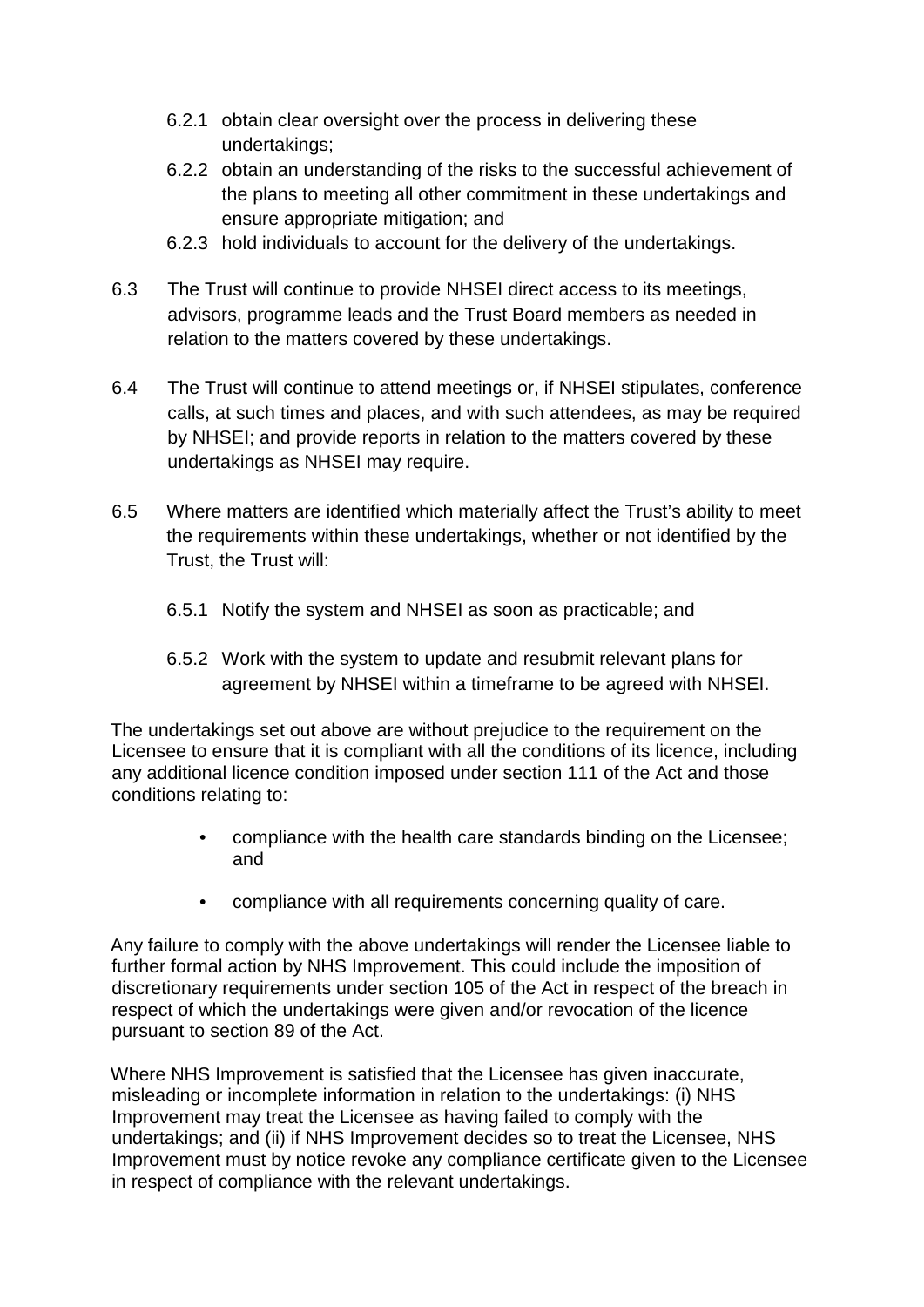THE LICENSEE **Signed** 

1 Dearb

Nigel Beverley, Chair Mid and South Essex NHS Foundation Trust

 $\mathcal{U}_1$ 

Clare Panniker, Chief Executive Mid and South Essex NHS Foundation Trust

Dated 18 December 2020

The System **Signed** 

Anthony Aufrance

(STP Accountable Officer)

Dated 11<sup>th</sup> January 2021

Simon Wood **NHSEI** 

Linon Wood

(Chair or member of the Regional Support Group – East) 30 November 2020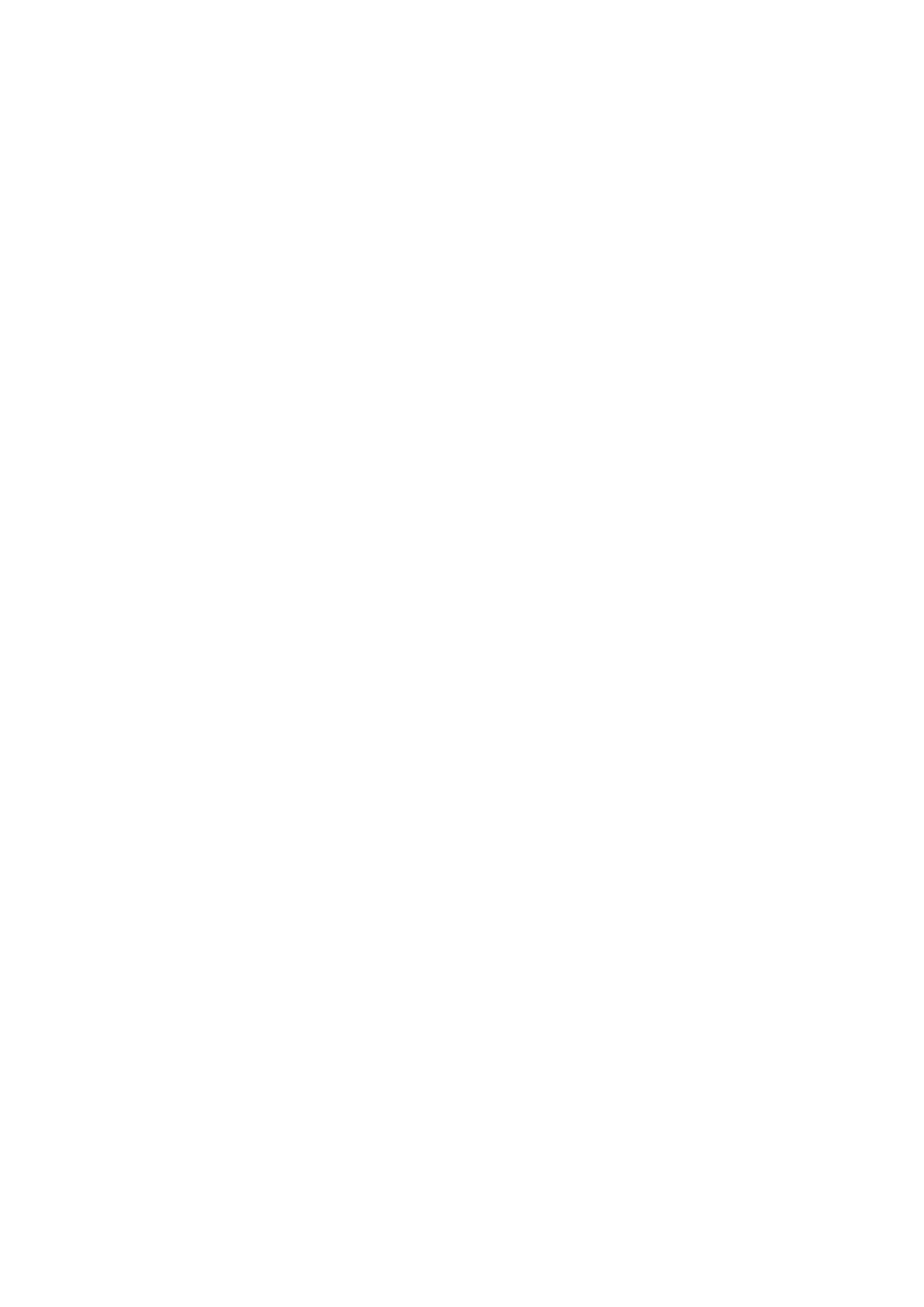

|    | <b>Appendix 2 - MSE Undertakings Summary Table</b> |                  |                                    |                                  |                            |  |
|----|----------------------------------------------------|------------------|------------------------------------|----------------------------------|----------------------------|--|
|    | <b>Concern/Grounds</b>                             | <b>Breach of</b> | <b>Undertaking to resolve</b>      | <b>Evidence of compliance</b>    | <b>Timeframe/Milestone</b> |  |
|    |                                                    | licence          |                                    |                                  |                            |  |
|    |                                                    | condition        |                                    |                                  |                            |  |
| 1. | Governance                                         | FT4(4)(b)        | The Trust will procure<br>a)       | Trust Board to implement the     | <b>Governance Review</b>   |  |
|    | Underlying recurrent themes of                     | FT4(4)(c)        | external support to                | recommendations of the initial   | initiated in Q3.           |  |
|    | poor governance, failure to                        | FT4(5)(a)        | develop the internal               | external review and agree and    |                            |  |
|    | deliver targeted improvement in                    | FT4(5)(f)        | structures and processes           | deliver against appropriate,     | Report by end Jan          |  |
|    | board-approved remedial action                     | FT4(5)(g)        | of the combined Trust to           | subsequent milestones with SOAG  | 2021.                      |  |
|    | plans and a lack of                                | FT4(6)(e)        | secure Board to Ward               | oversight.                       |                            |  |
|    | standardisation of practices and                   | FT4(6)(f)        | line of sight supported by         |                                  | Progression of             |  |
|    | policies across the sites.                         | FT4(7)           | accurate, repeatable and           |                                  | recommendations (as        |  |
|    |                                                    |                  | timely reporting and               |                                  | far as possible) during    |  |
|    | Sub optimal data quality,                          |                  | management                         |                                  | Q4 2020 and                |  |
|    | management information and                         |                  | information.                       |                                  | completed/                 |  |
|    | reporting processes which do                       |                  |                                    |                                  | embedded in Q1             |  |
|    | not support informed and                           |                  | Focus required upon                |                                  | 2021.                      |  |
|    | effective decision making.                         |                  | strengthening the Quality          |                                  |                            |  |
|    |                                                    |                  | Governance framework               |                                  |                            |  |
|    |                                                    |                  | (Maternity Services specifically). | Trust Board to procure a broader | End Q1                     |  |
|    |                                                    |                  |                                    | external review.                 |                            |  |
|    |                                                    |                  | At the same time the Trust will    |                                  |                            |  |
|    |                                                    |                  | procure:                           | Trust Board to implement the     |                            |  |
|    |                                                    |                  |                                    | recommendations of the external  | Progression of all         |  |
|    |                                                    |                  | A broader external<br>b)           | review (part 2) and agree and    | recommendations by         |  |
|    |                                                    |                  | review of Board                    | deliver against appropriate,     | end Q2.                    |  |
|    |                                                    |                  | governance focusing on             | subsequent milestones with SOAG  |                            |  |

**NHS England and NHS Improvement**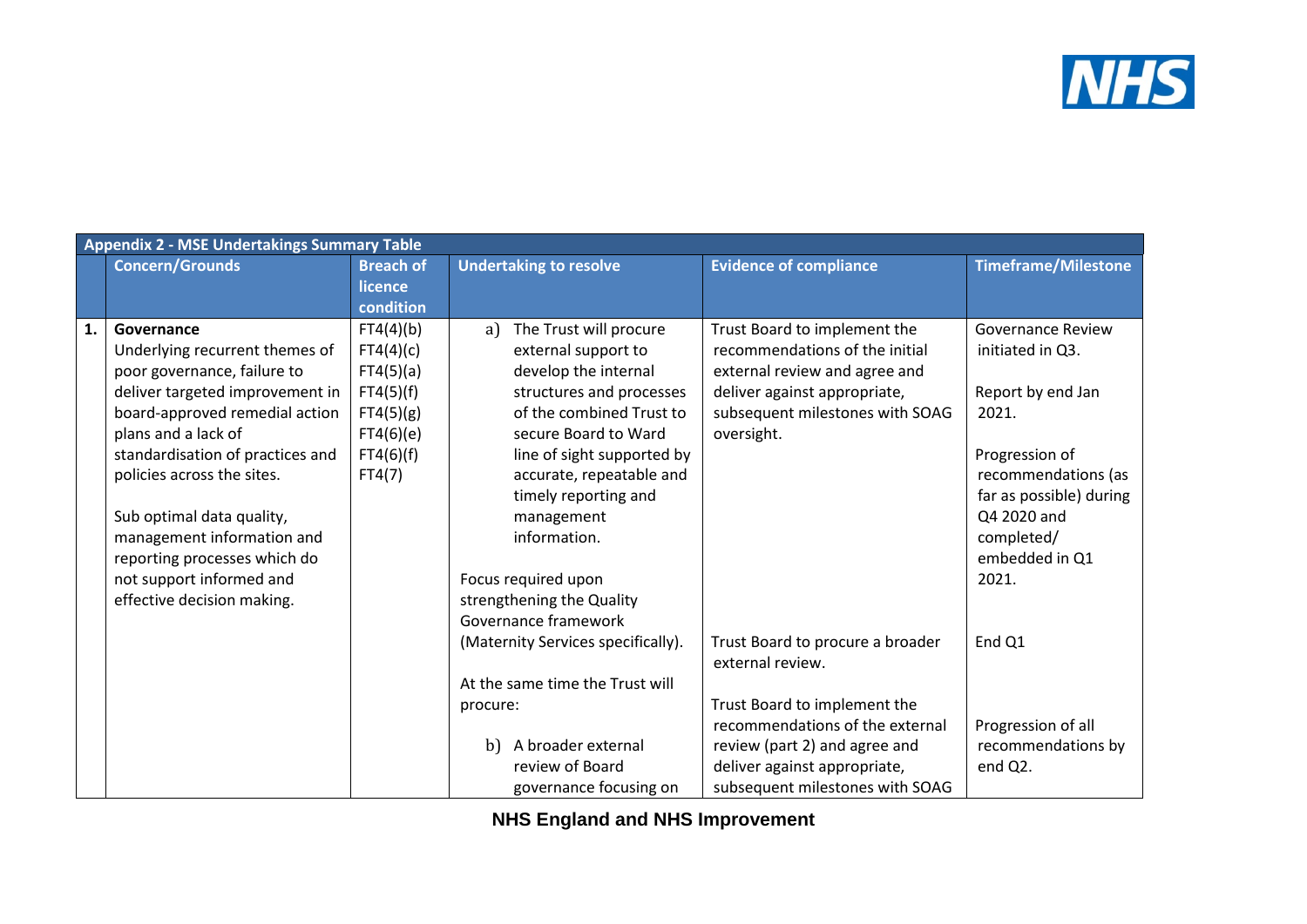|    |                                                                                                                                                                                                 |                                                  | the well-led framework<br>(capacity, capability and<br>risk management).<br>Scope of both reviews to<br>$\mathcal{C}$<br>be agreed with NHSEI and<br>Commissioners who will<br>also participate in the<br>provider selection<br>process.                                                                         | oversight.                                                                                                                                                                                                                                          |               |
|----|-------------------------------------------------------------------------------------------------------------------------------------------------------------------------------------------------|--------------------------------------------------|------------------------------------------------------------------------------------------------------------------------------------------------------------------------------------------------------------------------------------------------------------------------------------------------------------------|-----------------------------------------------------------------------------------------------------------------------------------------------------------------------------------------------------------------------------------------------------|---------------|
|    |                                                                                                                                                                                                 |                                                  | The Broader review will also be<br>used to provide assurance that<br>the Trust has a functioning<br>governance structure which<br>provides accurate management<br>information to support effective<br>decision making and that<br>recommendations from the initial<br>review have been actioned and<br>embedded. |                                                                                                                                                                                                                                                     |               |
| 2. | <b>Inadequate Maternity Services,</b><br>in the three domains CQC<br>inspected - safe, effective and<br>well led. Section 29a warning<br>notice, Section 64 and Section<br>31 condition issued. | FT4(5)(a)<br>FT4(5)(c)<br>FT4(5)(f)<br>FT4(6)(f) | Delivery of MIP to expected<br>timescales and level of expected<br>improvement outcomes<br>identified by the various external<br>reviews. (To be updated to<br>include response to the most<br>recent inspection findings<br>S29a/S31.)                                                                          | Produce and deliver an updated<br>Maternity Improvement Plan (MIP)<br>with appropriate KPIs (which<br>responds to the Section 29a<br>warning notice and Section 31<br>conditions as part of the trust's<br>integrated Quality Improvement<br>Plan). | December 2020 |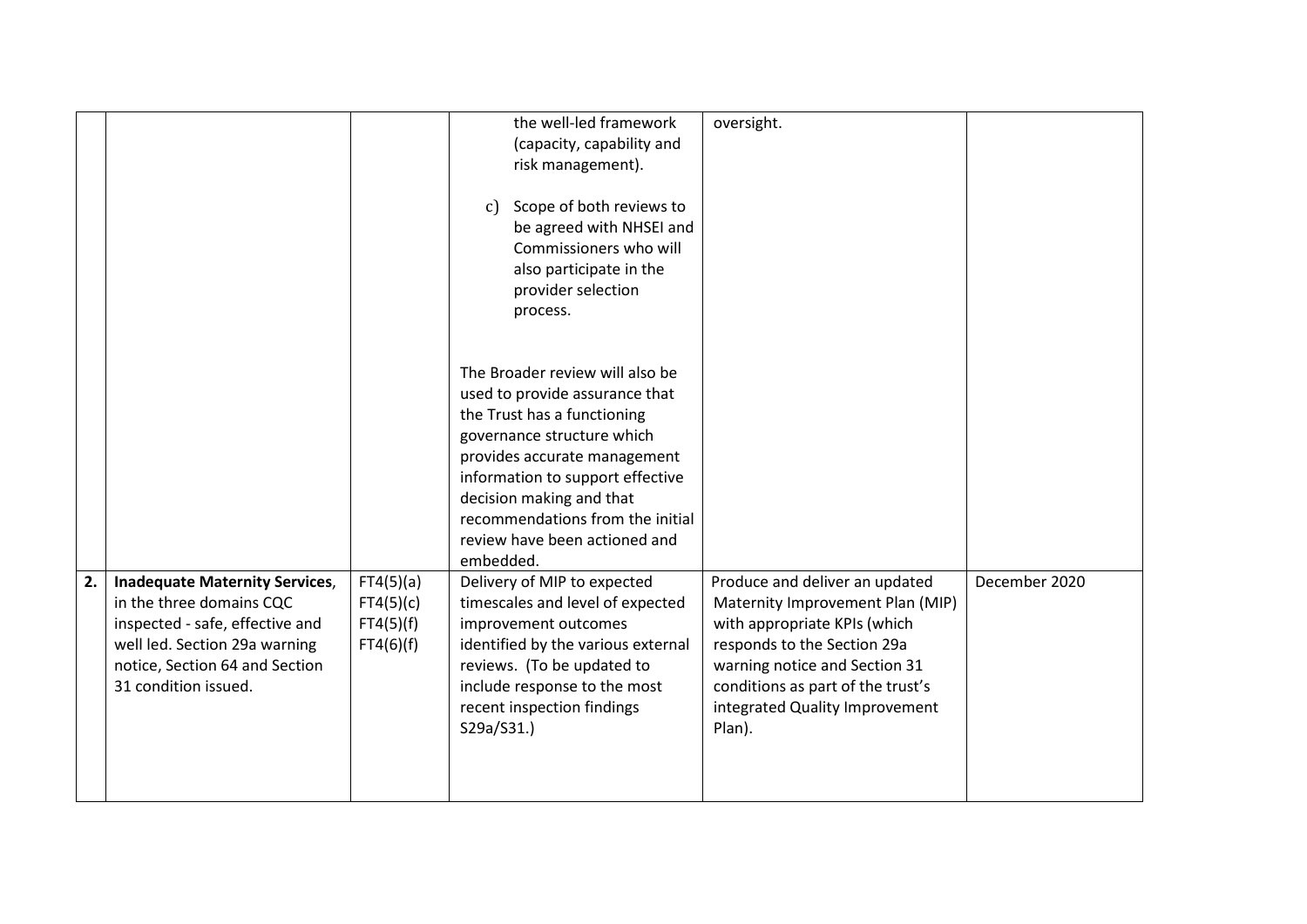|  | The Trust will share with NHSEI in | MIP to be approved by the Trust    |                       |
|--|------------------------------------|------------------------------------|-----------------------|
|  | a timely manner any reports and    | Board and key stakeholders prior   |                       |
|  | subsequent action plans arising    | to submission to CQC.              |                       |
|  | from the HSIB investigations and   |                                    | During Q4             |
|  | other arm's length bodies          | The MIP will be subsequently       |                       |
|  | inspection or investigations.      | updated to reflect the             |                       |
|  |                                    | recommendations and outputs of     |                       |
|  |                                    | the following forthcoming areas of |                       |
|  |                                    | work:                              |                       |
|  |                                    |                                    | Dependent on          |
|  |                                    | <b>National Maternity Safety</b>   | national team         |
|  |                                    | <b>Advisor Maternity Services</b>  | timetable             |
|  |                                    | Review                             |                       |
|  |                                    |                                    |                       |
|  |                                    | Leadership capacity and            | End Q3 20/21          |
|  |                                    | capability review -                |                       |
|  |                                    | scope/timing to be agreed          |                       |
|  |                                    | with NHSEI colleagues and          |                       |
|  |                                    | approved by SOAG                   |                       |
|  |                                    |                                    | End Q4 20/21          |
|  |                                    |                                    |                       |
|  |                                    | Workforce and staffing             |                       |
|  |                                    | review as part of the Birth        |                       |
|  |                                    | Rate Plus                          |                       |
|  |                                    |                                    | End Q4 20/21          |
|  |                                    | Demonstrate compliance             |                       |
|  |                                    | with the Maternity                 |                       |
|  |                                    | Incentive Scheme - '10             |                       |
|  |                                    | Maternity Safety Actions'.         |                       |
|  |                                    |                                    | NHSEI suggest plan in |
|  |                                    | Work with the Nursing              | place by end Dec and  |
|  |                                    | Midwifery Council and              | implementation in     |
|  |                                    | <b>General Medical Council to</b>  | train.                |
|  |                                    | co-produce and implement           |                       |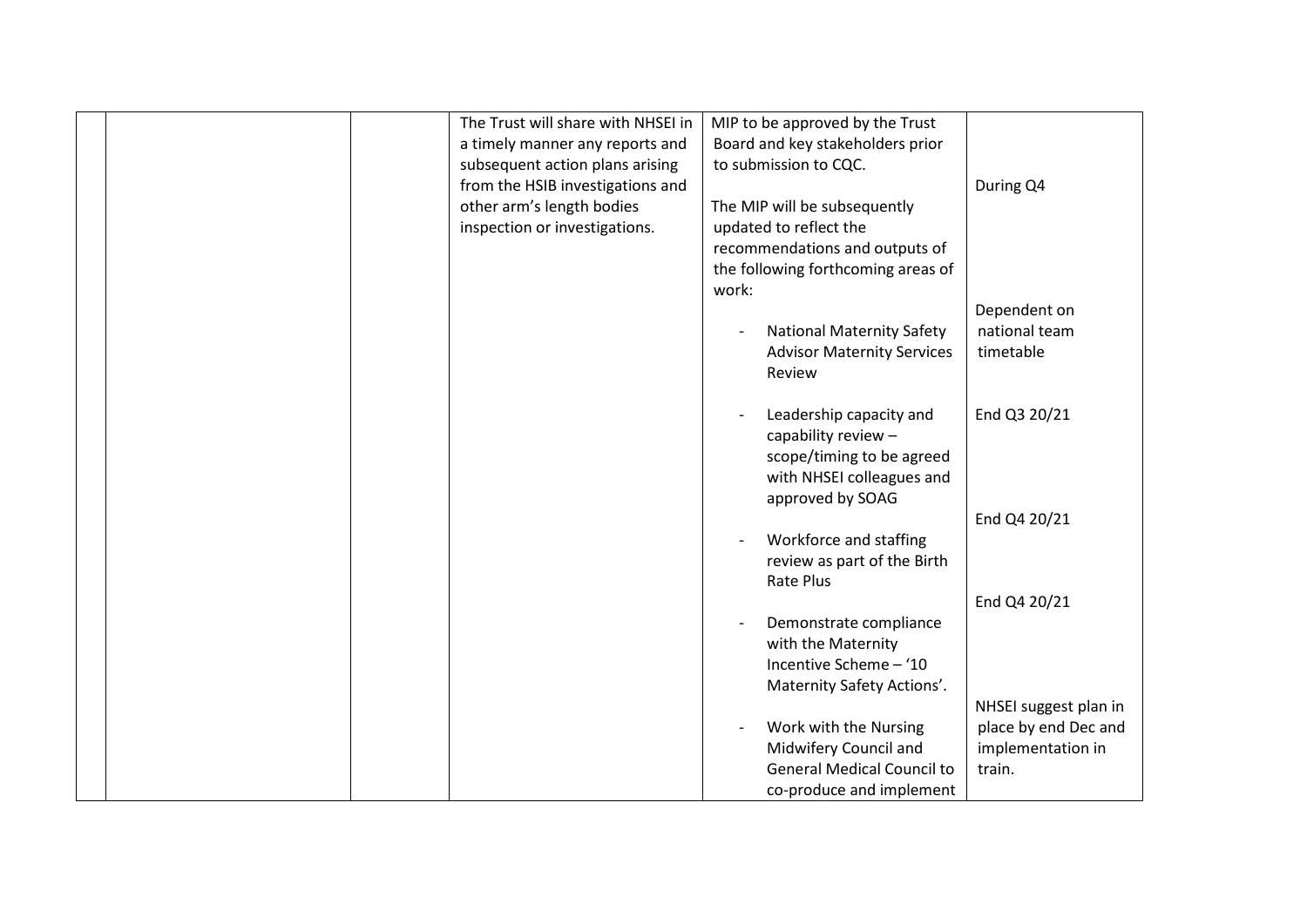|    |                                                                                                                                                                                          |                                                               |                                                                                                                                                                                                                                              | a, "Culture and OD<br>improvement plan" which<br>addresses the cultural and<br>professional behaviours<br>highlighted in the August<br>2020 CQC report.                                                                                                                                                                                                                                                                                                                                                                                                        |                                   |
|----|------------------------------------------------------------------------------------------------------------------------------------------------------------------------------------------|---------------------------------------------------------------|----------------------------------------------------------------------------------------------------------------------------------------------------------------------------------------------------------------------------------------------|----------------------------------------------------------------------------------------------------------------------------------------------------------------------------------------------------------------------------------------------------------------------------------------------------------------------------------------------------------------------------------------------------------------------------------------------------------------------------------------------------------------------------------------------------------------|-----------------------------------|
| 3. | Historic inconsistences in the<br>implementation of the harm<br>review process across the three<br>sites impeded by increasing<br>volumes of patients<br>experiencing delayed treatment. | FT4(4)(b)<br>FT4(4)(c)<br>FT4(5)(a)<br>FT4(5)(f)<br>FT4(5)(g) | The Trust will ensure that 100%<br>of harm reviews for cancer >62-<br>day breaches are complete by<br>February 2021 and agree with<br>NHSEI a plan and associated<br>timescale to complete harm<br>reviews for all RTT >52 week<br>breaches. | 100% of cancer harm<br>d<br>reviews are completed and<br>the Trust Board and<br>commissioners are assured<br>of the robustness of the<br>process and the outputs<br>learned from and actioned.<br>Prioritisation will be agreed with<br>commissioners. Evidence that<br>outputs are recorded (level of<br>harm), adherence with duty of<br>candour and learning is embedded<br>in practice across the Trust.<br>SOAG-approved, risk-<br>$e$ )<br>stratified plan for >52ww<br>harm reviews to be agreed<br>with NHSEI and<br>Commissioners (and be<br>'live'). | February 2021<br>End Q3           |
| 4. | Delay in diagnosis and<br>treatment of cancer patients<br>and greater potential for                                                                                                      | FT4(5)(a)<br>FT4(5)(c)                                        | To deliver the Cancer<br>Improvement Plan agreed<br>between the Trust, System,                                                                                                                                                               | Delivery of the Cancer<br>Improvement Plan within the<br>timescales agreed.                                                                                                                                                                                                                                                                                                                                                                                                                                                                                    | Meet or exceed Plan<br>milestones |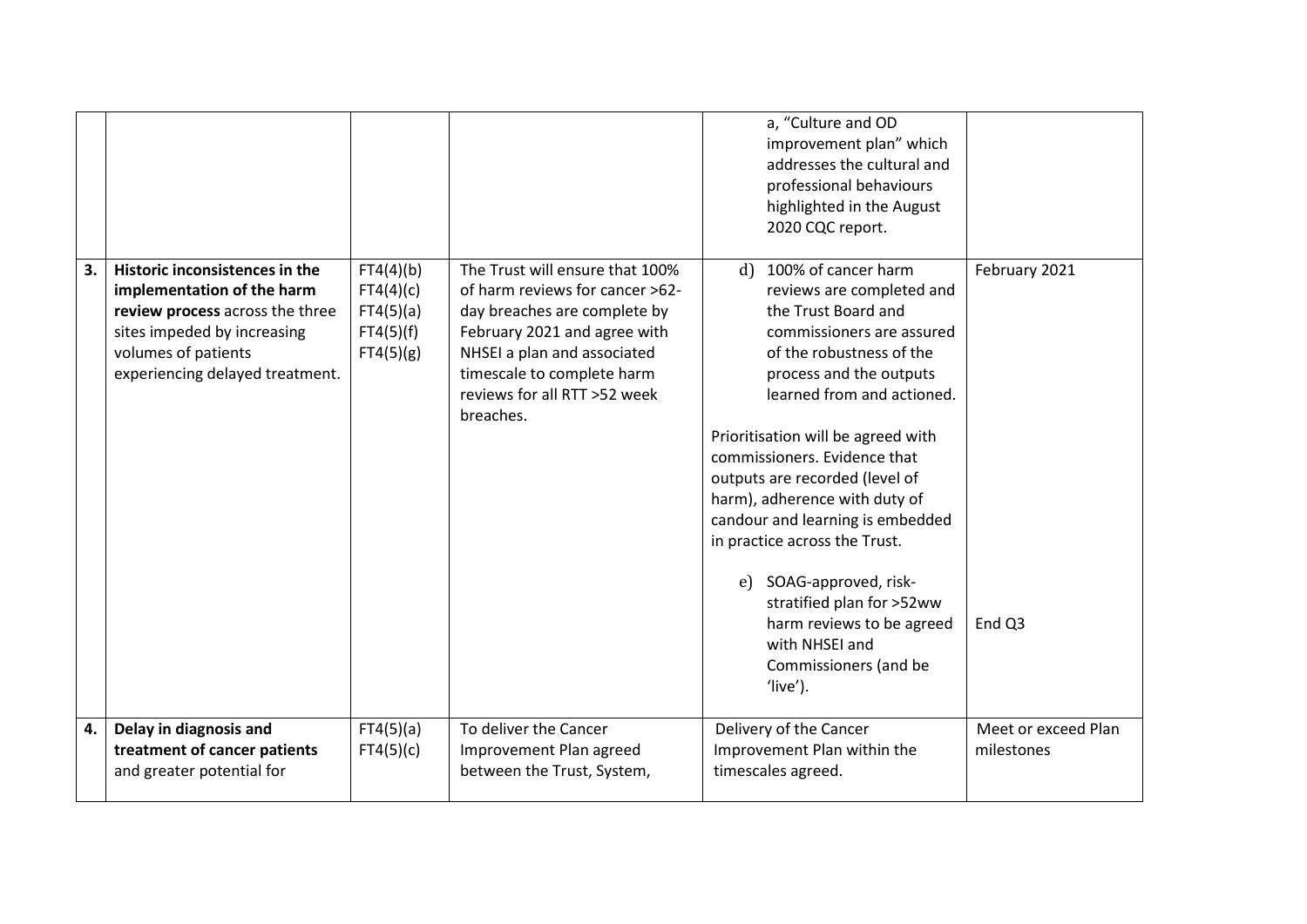|    | harm/poor outcomes due to<br>delay                                                                                                                                                                                              |                        | <b>Cancer Alliance and Specialised</b><br>Commissioning.                                                                                                                                                                                                                                                                                                                                                                                                                                                                                                                                                                                                                                 | Evidence that it has addressed, or<br>has robust plans in place to<br>address, the recommendations of<br>the Royal College of Surgeons<br>review of urological cancers<br>(scheduled for November 2020).                                                                                                                                                                                                                                                                                                                                                                                                                                                                                                                                                 |                                                  |
|----|---------------------------------------------------------------------------------------------------------------------------------------------------------------------------------------------------------------------------------|------------------------|------------------------------------------------------------------------------------------------------------------------------------------------------------------------------------------------------------------------------------------------------------------------------------------------------------------------------------------------------------------------------------------------------------------------------------------------------------------------------------------------------------------------------------------------------------------------------------------------------------------------------------------------------------------------------------------|----------------------------------------------------------------------------------------------------------------------------------------------------------------------------------------------------------------------------------------------------------------------------------------------------------------------------------------------------------------------------------------------------------------------------------------------------------------------------------------------------------------------------------------------------------------------------------------------------------------------------------------------------------------------------------------------------------------------------------------------------------|--------------------------------------------------|
| 5. | <b>Growth in elective backlog</b><br>Trust has a significant number of<br>the longest waiting patients<br>regionally/nationally. Links to<br>potential for harm from delayed<br>treatment and Harm Review<br>undertaking above. | FT4(5)(a)<br>FT4(5)(c) | The trust will take all reasonable<br>steps to reduce the >52ww<br>backlog and the overall elective<br>backlog. To this end, a maximum<br>March 2021 overall backlog<br>position has been agreed that will<br>be supported by underpinning<br>specialty level improvement<br>trajectories.<br>Delivery of this trajectory will be<br>overseen by the System Oversight<br>and Assurance Group (SOAG),<br>who will have the authority to<br>amend the requirement on an<br>evidence basis, where it is clear<br>that underpinning assumptions<br>have moved (both positively and<br>negatively).<br>The Trust will be committed to<br>reducing below this threshold as<br>far as possible. | A maximum of 6900 >52ww by end<br>March 2021.<br>Trust will submit a Board approved<br>improvement trajectory supported<br>by underpinning specialty level<br>improvement plans which<br>eradicates the >52ww backlog<br>during 2021/22.<br>The trajectory will be predicated<br>on defined modelling variables to<br>be formally agreed by SOAG and<br>confirmation of the required levels<br>of resourcing in 2021/22 planning<br>guidance.<br>The Trust will demonstrate month<br>on month reductions in the >52ww<br>backlog during Q1.<br>Changes to this trajectory as a<br>result of COVID, winter or other<br>unavoidable service disruption will<br>need to be evidenced and mutually<br>agreed at the System Oversight<br>and Assurance Group. | End March 2021<br>End January 2021<br>Q1 2021/22 |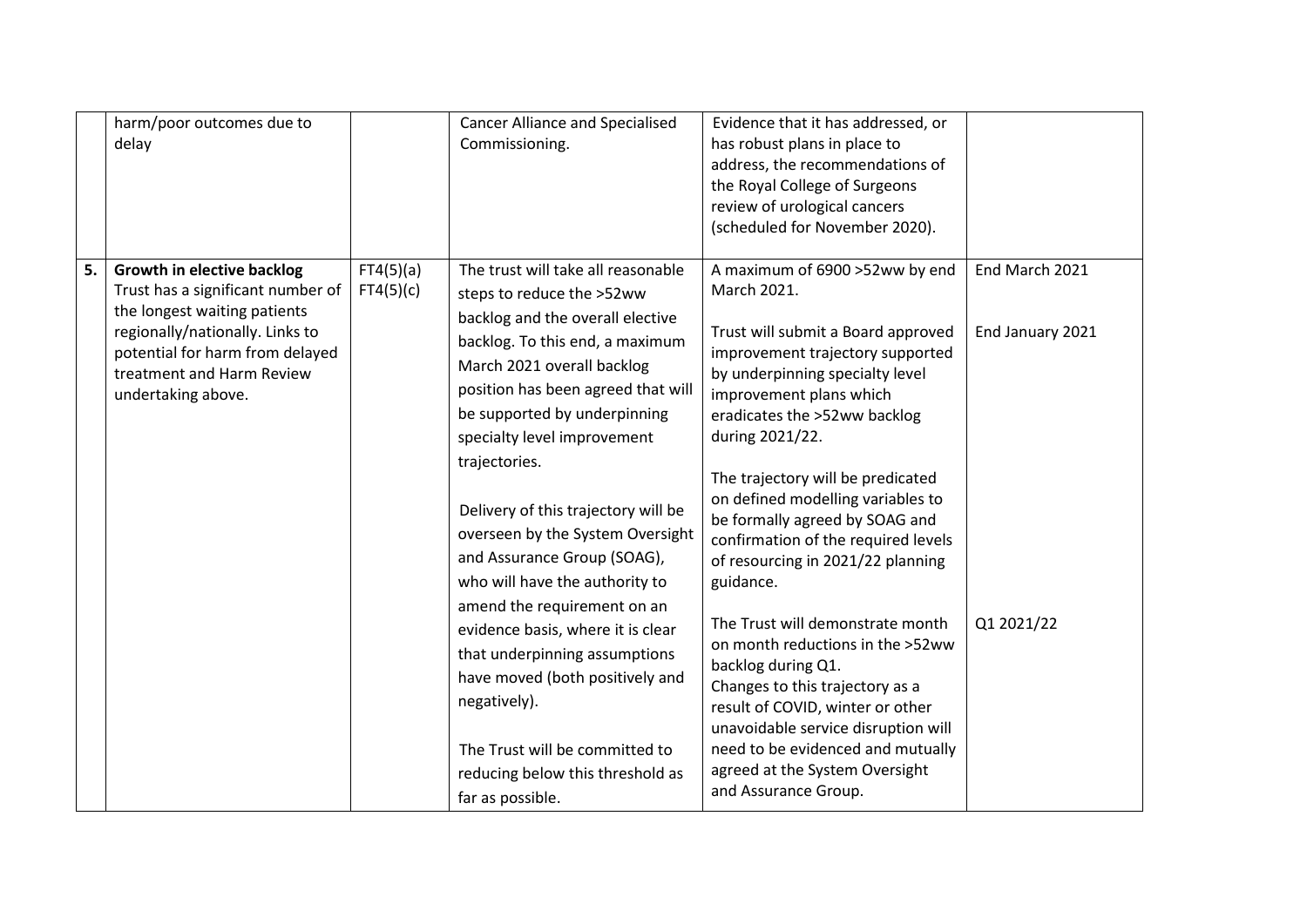

## Appendix 3 – System Improvement Commitments



#### **Broomfield Hospital**

Court Road Chelmsford

CM1 7ET

Anthony McKeever Accountable Officer Mid and South Essex CCGs

3rd November 2020

Dear Mac,

#### **MSEFT undertakings and system improvement commitments**

I'm writing to you as Accountable Officer for the CCGs in mid and south Essex and also in your role as Executive Lead for the Mid and South Essex Health and Care Partnership.

As you are aware, we have been working collectively with NHS England on the legal undertakings which are going be put in place with the Trust in the following areas:

- 1. Governance
- 2. Maternity Services
- 3. Harm Review Processes
- 4. Cancer Treatment
- 5. Elective Care Backlog
- As part of these undertakings we have been asked to set out our expectations of our system to assist the Trust in delivering these undertakings successfully. Following discussion with you and your teams we have the established the following areas for improvement across our system.

I set out these requests below.

#### **1. Governance**

The system will support the Trust with the Governance Review and will take steps to align commissioning and system governance to align with the findings and recommendations which arise.

The system will work collectively to establish a data and information 'virtual directorate' to improve data quality and common understanding of information across the system.

The system will actively participate in the oversight arrangements for the delivery of the undertakings and take practical steps to assist the Trust in delivering these undertakings where this is within the competence and capability of system partners.

**2. Harm review processes**

## **NHS England and NHS Improvement**